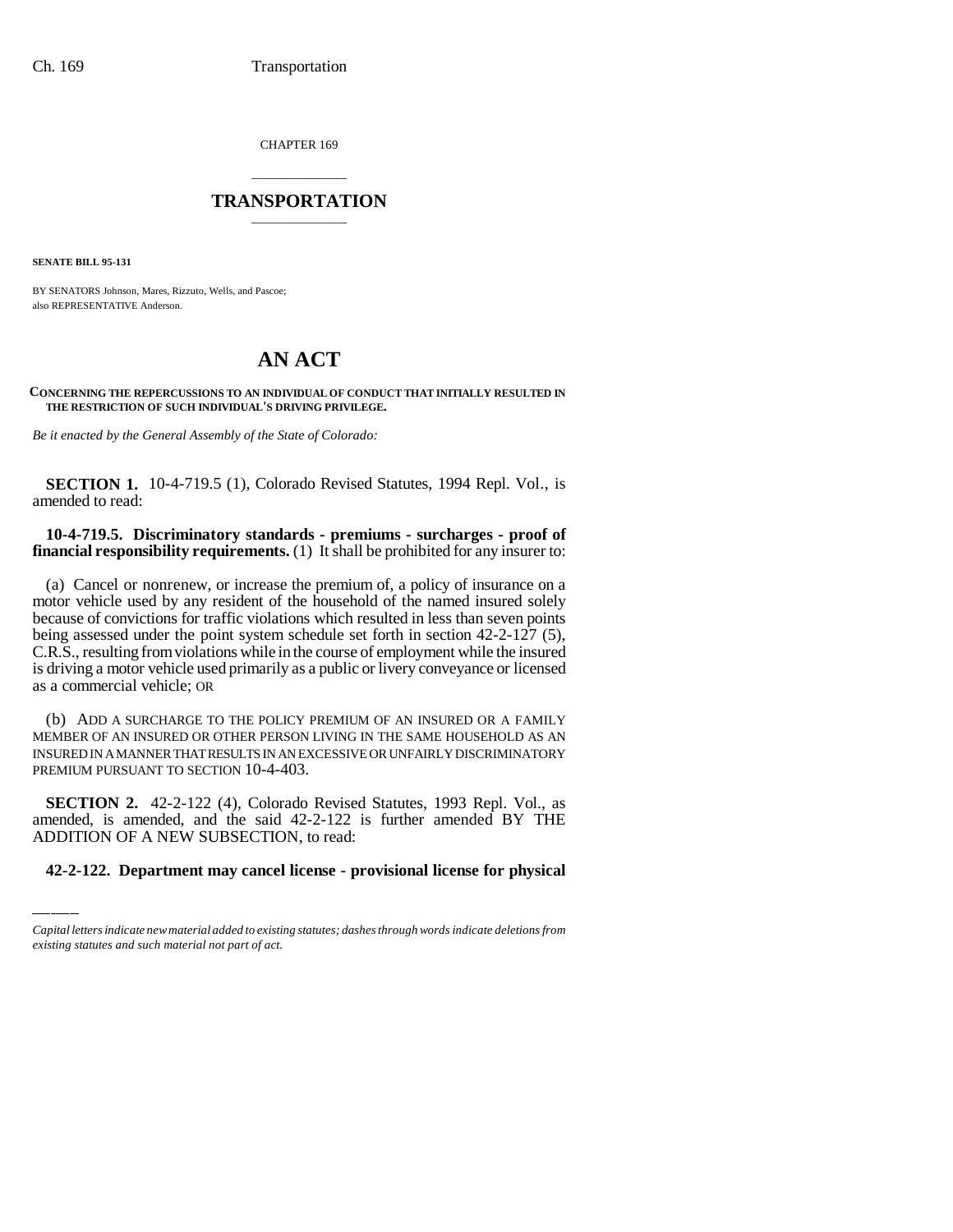Transportation Ch. 169

**or mental limitations.** (2.5) (a) ANY PERSON WHO HAS HAD A DRIVER'S, MINOR DRIVER'S, OR PROVISIONAL DRIVER'S LICENSE OR DRIVING PRIVILEGE CANCELLED PURSUANT TO PARAGRAPH (b) OF SUBSECTION (1) OF THIS SECTION WHO IS RECEIVING OR HAS RECEIVED THERAPY TREATMENT FOR PHYSICAL OR MENTAL INCOMPETENCE OR AN EVALUATION FOR SUCH INCOMPETENCE THROUGH A REHABILITATION PROVIDER OR LICENSED PHYSICIAN CERTIFIED BY THE DEPARTMENT TO PROVIDE REHABILITATIVE DRIVING INSTRUCTION MAY RECEIVE A LIMITED LICENSE WITH SUCH LIMITATIONS AS THE DEPARTMENT DEEMS NECESSARY AFTER CONSULTATION WITH AND UPON THE RECOMMENDATION OF THE REHABILITATION PROVIDER OR LICENSED PHYSICIAN.

(b) (I) ANY PERSON LICENSED PURSUANT TO THIS SUBSECTION (2.5) SHALL BE SUBJECT TO THE EXAMINATION REQUIREMENTS SET FORTH IN SECTION 42-2-111.

(II) REHABILITATION PROVIDERS AND LICENSED PHYSICIANS SHALL BE SUBJECT TO THE PROVISIONS GOVERNING MEDICAL ADVICE IN SECTION 42-2-112.

(c) THE DEPARTMENT SHALL ADOPT RULES AS NECESSARY TO CARRY OUT THIS SUBSECTION  $(2.5)$ .

(4) (a) Upon the holding of a hearing as provided in subsection (3) of this section, the license shall be returned if the licensee is able to prove that cancellation should not have been made. When the original cancellation is sustained by the department, such licensee may apply FOR and receive a new license whenever the licensee can show that the reason for the original cancellation no longer applies. The licensee may also appeal the decision of the department after the hearing to the district court as provided in section 42-2-135.

(b) A LICENSEE WHO HAS PROVED THAT CANCELLATION SHOULD NOT HAVE BEEN MADE SHALL NOT BE REQUIRED TO GIVE PROOF OF FINANCIAL RESPONSIBILITY PURSUANT TO ARTICLE 7 OF THIS TITLE.

**SECTION 3.** 42-7-103 (14), Colorado Revised Statutes, 1993 Repl. Vol., as amended, is amended, and the said 42-7-103 is further amended BY THE ADDITION OF A NEW SUBSECTION, to read:

**42-7-103. Definitions.** As used in this article, unless the context otherwise requires:

(6.5) (a) "EVIDENCE OF INSURANCE" MEANS PROOF BY THE INSURED IN PERSON AT THE DEPARTMENT A COPY OF A COMPLYING POLICY IN FULL FORCE AND EFFECT OR A CARD ISSUED TO THE INSURER TO EVIDENCE A COMPLYING POLICY IN FULL FORCE AND EFFECT.

(b) FOR PURPOSES OF THIS SUBSECTION (6.5), "COMPLYING POLICY" MEANS A POLICY OF INSURANCE AS DEFINED IN SECTION 10-4-703 (2), C.R.S.

(14) (a) "Proof of financial responsibility for the future", also referred to in this article as proof of financial responsibility, means proof of ability to respond in damages for liability, on account of accidents occurring subsequent to AFTER the effective date of said proof, arising out of the ownership, maintenance, or use of a motor vehicle, in the amount of twenty-five thousand dollars because of bodily injury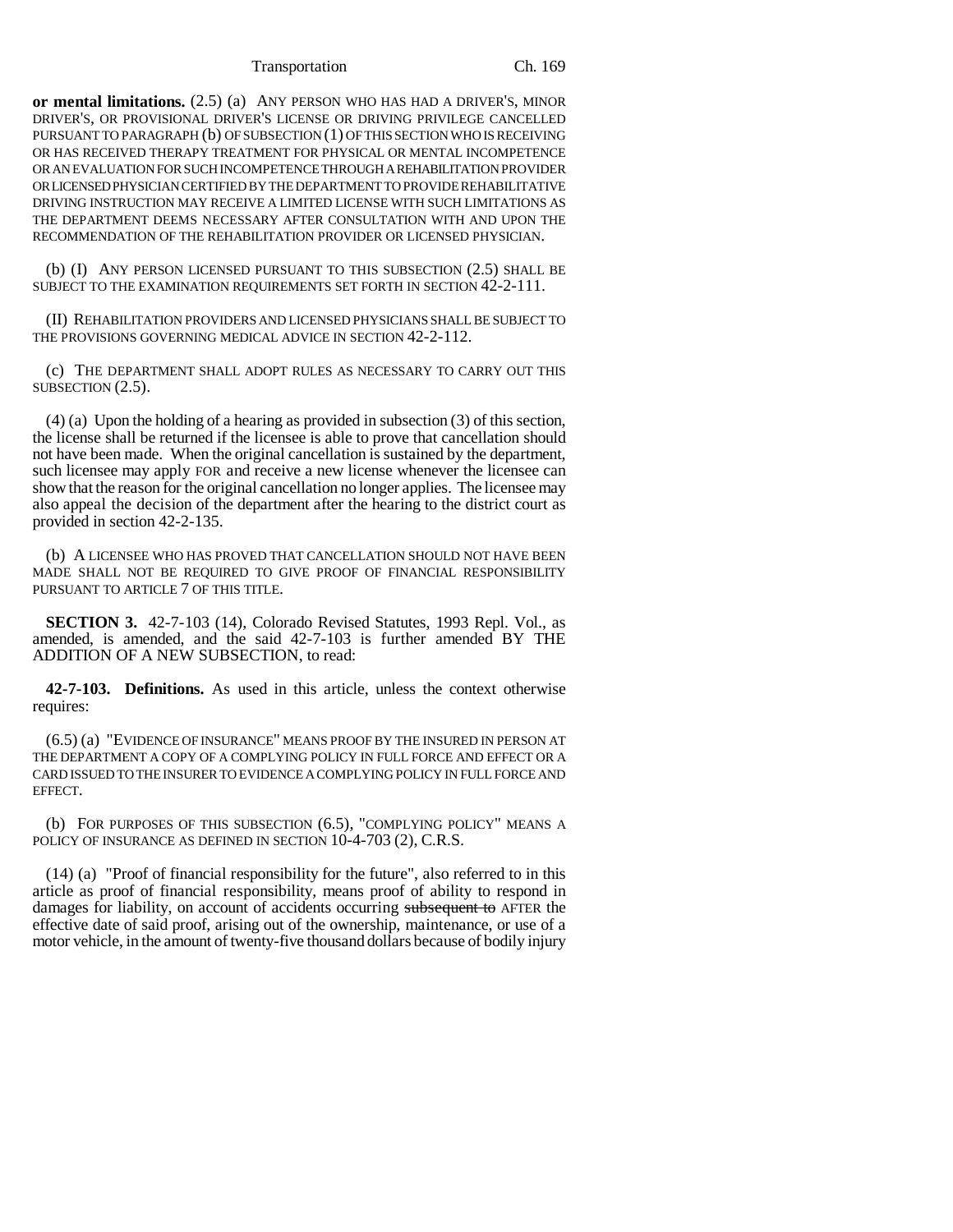### Ch. 169 Transportation

to or death of one person in any one accident, and, subject to said limit for one person, in the amount of fifty thousand dollars because of bodily injury to or death of two or more persons in any one accident, and in the amount of fifteen thousand dollars because of injury to or destruction of property of others in any one accident.

(b) FOR PURPOSES OF THIS TITLE, THE FORM KNOWN AS THE "SR-22" FURNISHED TO THE DEPARTMENT MAY BE USED AS PROOF OF FINANCIAL RESPONSIBILITY IN COMPLIANCE WITH THIS ARTICLE.

**SECTION 4.** 42-7-403 (1) (d), Colorado Revised Statutes, 1993 Repl. Vol., as amended, is amended to read:

**42-7-403. Sufficiency of payments.** (1) Every judgment referred to in this article and for the purposes of this article shall be deemed satisfied:

(d) WHEN three years, OR SUCH OTHER PERIOD AS AUTHORIZED PURSUANT TO SECTION  $42-7-408(1)$ , have elapsed since the date that such judgment became final and the judgment debtor gives proof of financial responsibility.

**SECTION 5.** 42-7-406, Colorado Revised Statutes, 1993 Repl. Vol., as amended, is amended to read:

**42-7-406. Proof required under certain conditions.** (1) Whenever the director revokes the license of any person under section 42-2-125 or 42-2-126, or cancels any license under section 42-2-122 because of the licensee's inability to operate a motor vehicle because of physical or mental incompetence, or cancels any probationary license under section 42-2-127, the director shall not issue to or continue in effect for any such person any new or renewal of license until permitted under the motor vehicle laws of this state, and not then until and unless such person files or has filed and maintains proof of financial responsibility as provided in this article; EXCEPT THAT PERSONS CANCELLED PURSUANT TO SECTION 42-2-122(2.5) SHALL NOT BE REQUIRED TO FILE PROOF OF FINANCIAL RESPONSIBILITY IN ORDER TO BE RELICENSED.

(2) (a) Whenever the director suspends the license of any person under section 42-2-127, the director shall not issue a probationary license to such person, nor shall the director at the termination of such person's period of suspension reinstate, reissue, renew, or issue a new license to such person unless such person furnishes the director a statement in writing under oath evidencing EVIDENCE OF INSURANCE TO SHOW that the person is then insured, under an automobile liability policy or bond or unless such person has deposited or deposits money or securities as provided in section 42-7-418.

(b) EVIDENCE OF INSURANCE REQUIRED PURSUANT TO THIS SUBSECTION (2) DOES NOT REQUIRE THE USE OF THE FORM KNOWN AS THE "SR-22" OR ANY SUBSTANTIALLY SIMILAR FORM.

**SECTION 6.** 42-7-408 (1), Colorado Revised Statutes, 1993 Repl. Vol., as amended, is amended, and the said 42-7-408 is further amended BY THE ADDITION OF A NEW SUBSECTION, to read:

**42-7-408. Proof of financial responsibility - methods of giving proof -**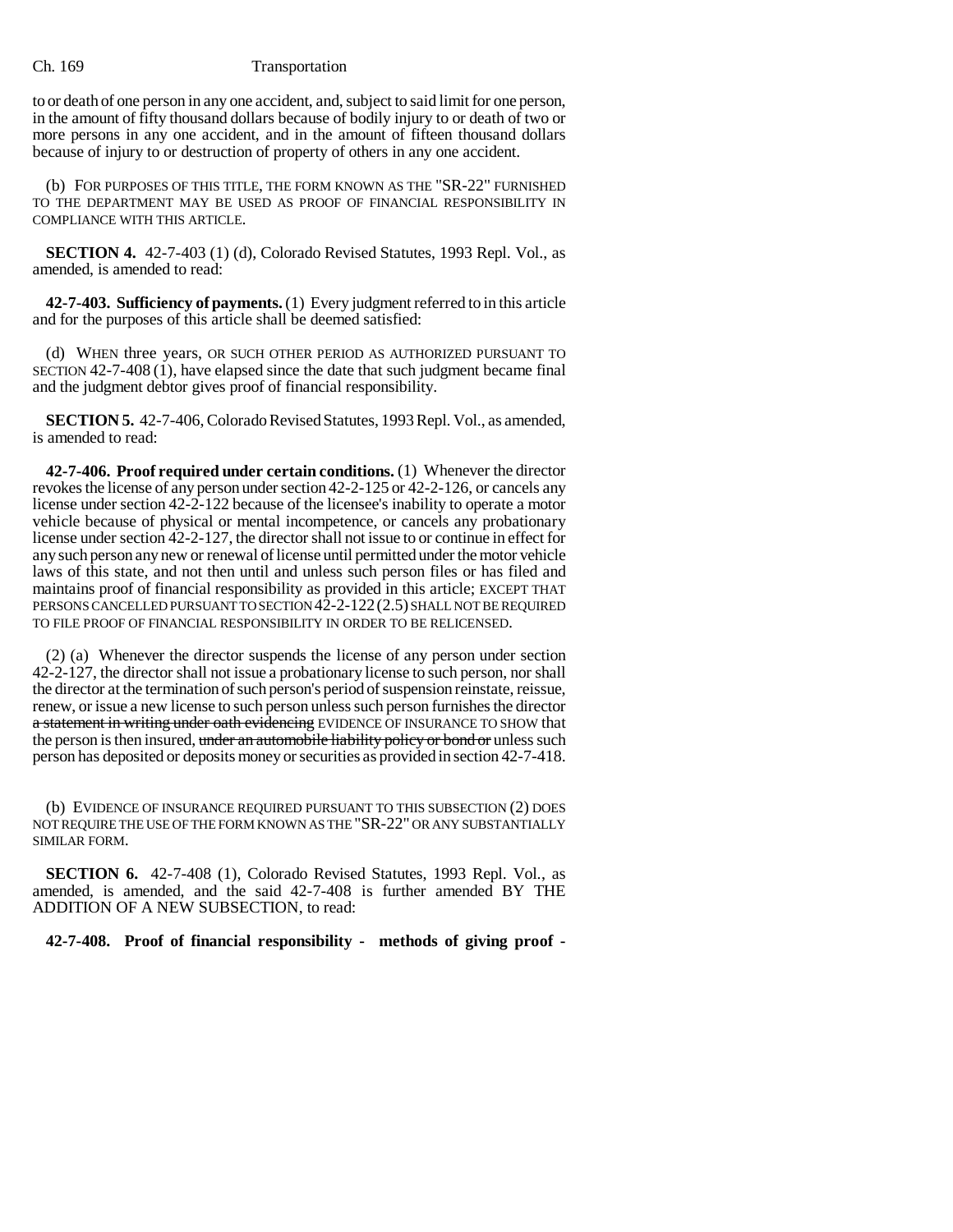Transportation Ch. 169

**duration - exception.** (1) (a) Proof of financial responsibility for the future, when required under this article, may be given by the following alternate methods:

(I) Either by Proof that a policy of liability insurance has been obtained and is in full force and effect or that a bond has been duly executed or that deposit has been made of money; or

(II) Securities as provided in section 42-7-418.

(b) Proof of financial responsibility for the future in the amounts provided in section 42-7-103 (14) shall be maintained for three years from the date last required and shall be furnished for each motor vehicle registered during that period; EXCEPT THAT IF, DURING SUCH THREE-YEAR PERIOD, THE INSURED HAS NOT BEEN LICENSED TO DRIVE PURSUANT TO THIS TITLE, THE INSURED SHALL BE CREDITED WITH THE NONLICENSED TIME TOWARD THE THREE-YEAR PERIOD.

(c) NOTWITHSTANDING THE THREE-YEAR REQUIREMENT IN PARAGRAPH (b) OF THIS SUBSECTION (1), IF AN INSURED HAS BEEN FOUND GUILTY OF A DRIVING OFFENSE PURSUANT TO SECTION 42-4-1301 (1) OR (2) ONLY ONE TIME AND NO ACCIDENT WAS INVOLVED IN SUCH OFFENSE, PROOF OF FINANCIAL RESPONSIBILITY FOR THE FUTURE SHALL BE REQUIRED TO BE MAINTAINED ONLY FOR AS LONG AS THE INSURED'S LICENSE HAS BEEN UNDER RESTRAINT.

(3) IF AN INSURED'S DRIVER'S LICENSE IS CANCELLED PURSUANT TO SECTION 42-2-125 (4), AND AFTER SUCH CANCELLATION NEITHER A COURT OF COMPETENT JURISDICTION NOR AN ADMINISTRATIVE HEARING OFFICER DETERMINES THAT THE CHARGES HAVE BEEN PROVED, THE INSURED SHALL NOT BE REQUIRED TO COMPLY WITH THE PROOF OF FINANCIAL RESPONSIBILITY REQUIREMENTS STATED IN THIS SECTION.

**SECTION 7.** 42-7-421 (1) (a) and (2), Colorado Revised Statutes, 1993 Repl. Vol., as amended, are amended to read:

**42-7-421. When director may release evidence.** (1) The director, upon request, shall cancel any bond or return any certificate of insurance, or the director shall direct and the state treasurer shall return to the person entitled thereto any money or securities deposited pursuant to this article as proof of financial responsibility, or waive the requirement of filing proof of financial responsibility in any of the following events:

(a) At any time after three years from the date such proof was required, OR AFTER ANY OTHER PERIOD DURING WHICH PROOF WAS REQUIRED PURSUANT TO SECTION 42-7-408 (1) IN THE CASE OF CERTAIN VIOLATIONS FOR AN ALCOHOL-RELATED DRIVING OFFENSE, when IF, during the three-year SUCH THREE-YEAR OR OTHER period preceding the request, the person furnishing such proof has not been convicted of any offense referred to in section 42-7-406; or

(2) Whenever any person to whom proof has been surrendered, as provided in paragraph (c) of subsection (1) of this section, applies for a license within a period of three years from the date proof of financial responsibility was originally required, OR WITHIN ANY OTHER PERIOD DURING WHICH PROOF OF FINANCIAL RESPONSIBILITY